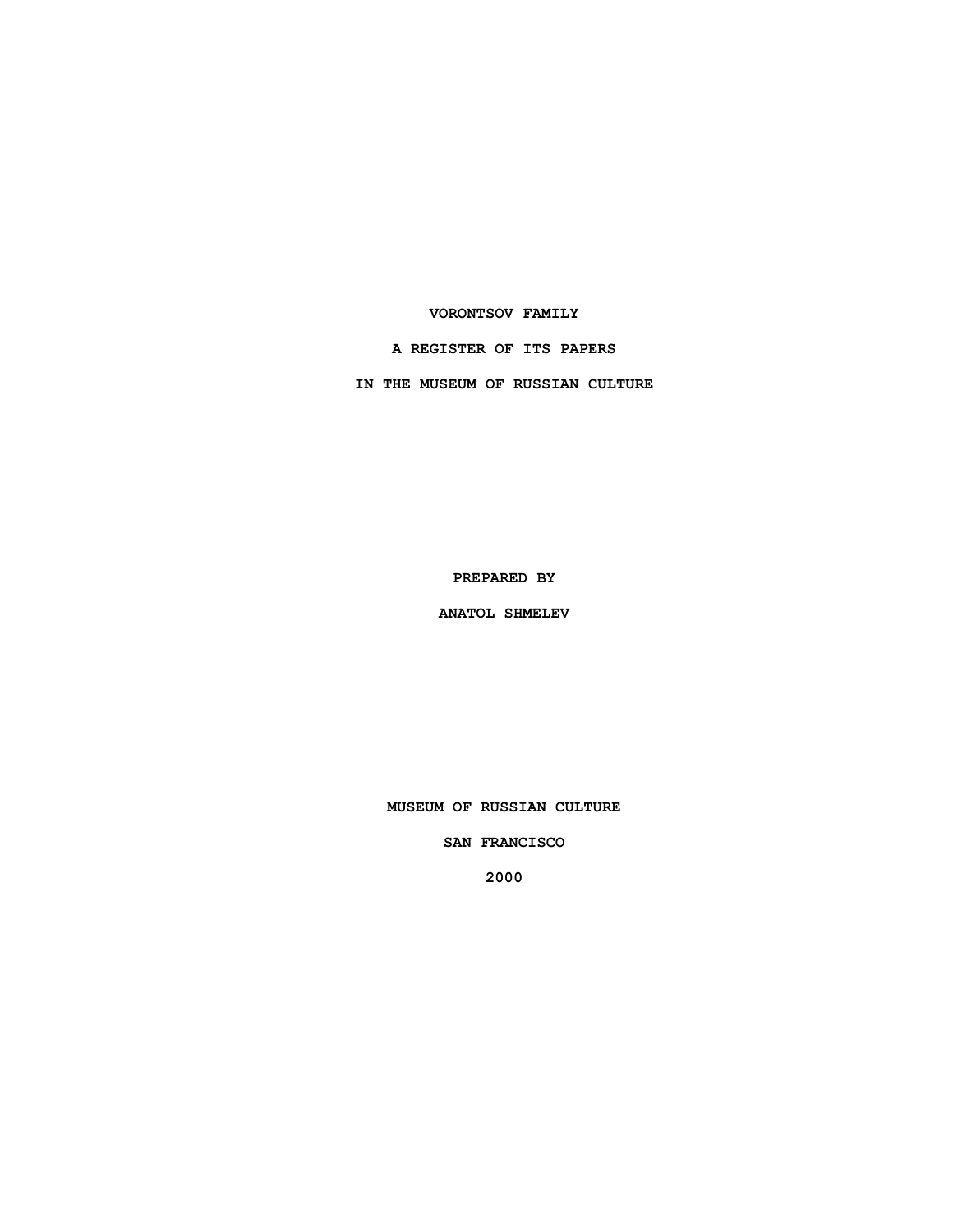### **SCOPE AND CONTENT NOTE**

#### **VORONTSOV FAMILY PAPERS**

**This collection comprises the business records of the Vorontsov brothers, who ran forestry, mining and horse-breeding operations in Manchuria and Mongolia. The records cover the period from the 1920s to the 1950s, when the Chinese government confiscated their property. The records are supplemented by photographs of forestry and horse-breeding operations as well as of the brothers' visits to oversee these.**

**Detailed processing and preservation microfilming for these materials were made possible by a generous grant from the National Endowment for the Humanities and by matching funds from the Hoover Institution and Museum of Russian Culture. The grant also provides depositing a microfilm copy in the Hoover Institution Archives. The original materials remain in the Museum of Russian Culture, San Francisco as its property. A transfer table indicating corresponding box and reel numbers is appended to this register.**

**The Hoover Institution assumes all responsibility for notifying users that they must comply with the copyright law of the United States (Title 17 United States Code) and Hoover Rules for the Use and Reproduction of Archival Materials.**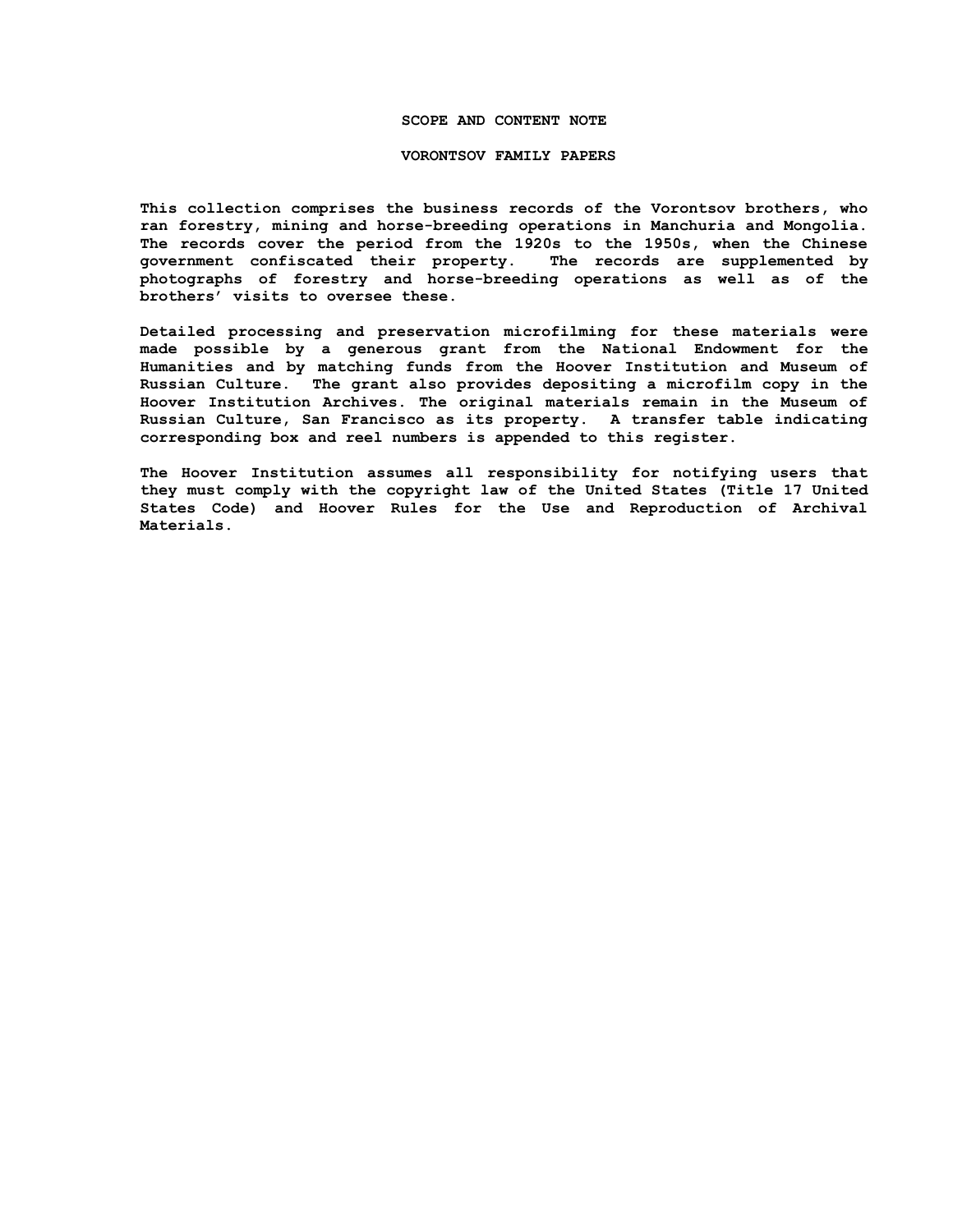# **REGISTER**

# **VORONTSOV FAMILY PAPERS**

## **SERIES DESCRIPTION:**

| Box Nos | Series                                                                                                                                                                                                                 |
|---------|------------------------------------------------------------------------------------------------------------------------------------------------------------------------------------------------------------------------|
| $1 - 5$ | BUSINESS RECORDS, 1921-1956. Clippings, contracts,<br>correspondence, financial records, inventories, legal<br>documents, minutes of meetings, and reports. Arranged in<br>numerical files according to original order |
| 6       | PHOTOGRAPHS, n.d. Albums and 33 individual prints<br>depicting the brothers' business operations, arranged                                                                                                             |

**alphabetically by physical form**